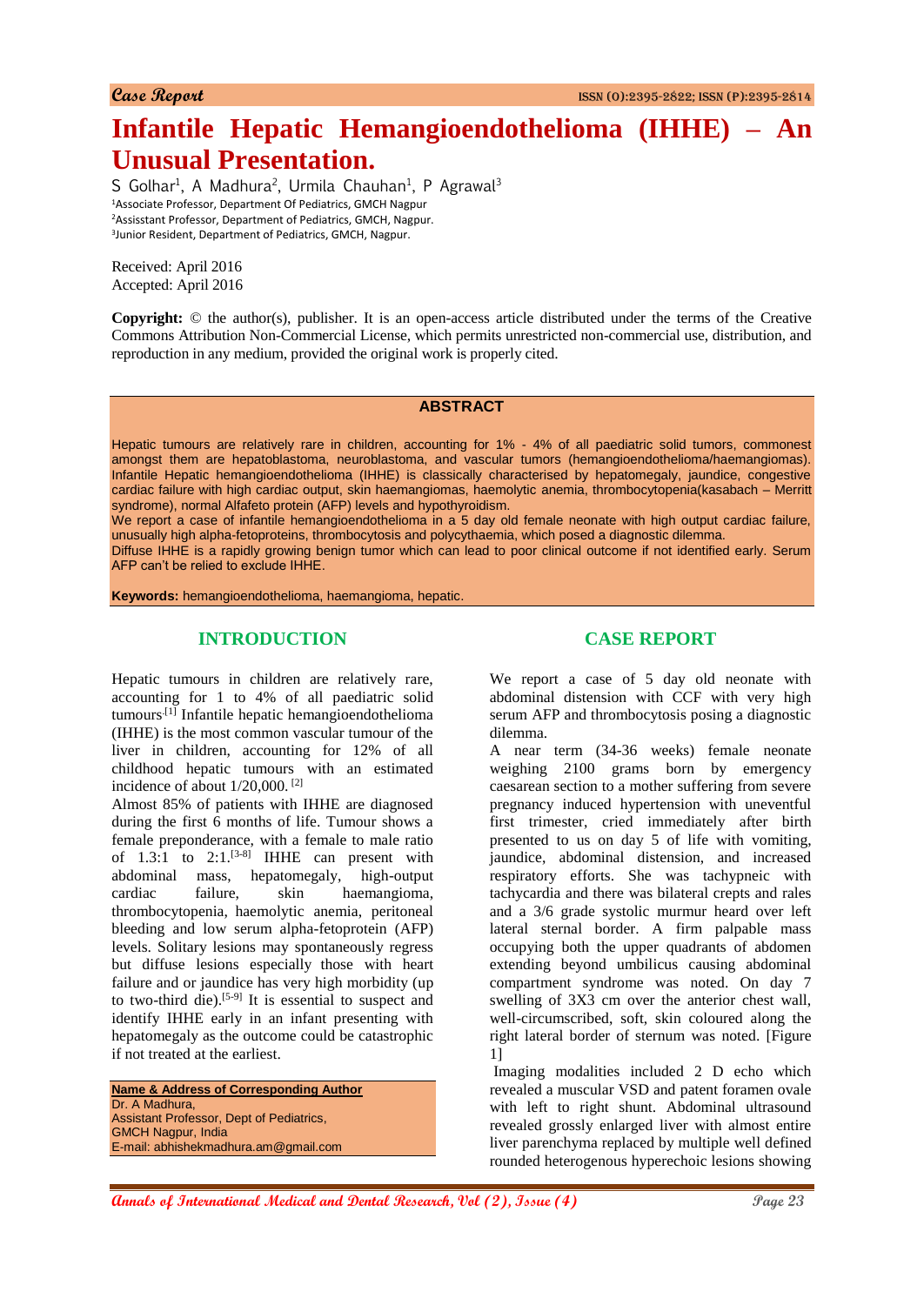## **Golhar et al; Infantile Hepatic Hemangioendothelioma**

moderate vascularity suggestive of hemangioendothelioma. Doppler study of chest swelling revealed heterogenous swelling without vascularity. Contrast enhanced CT abdomen disclosed multiple centripetally enhancing lesions of varying sizes involving almost the entire liver consistent with IHHE [Figure 2). Contrast Enhanced CT chest revealed findings compatible with cutaneous hemangioma and diffuse ground glass opacification of lung parenchyma due to pulmonary edema.

Lab investigations are shown in [Table I].

Baby was started on furosemide, digitalis, thyroxin (@10mcg/kg/day) and oral high dose prednisolone  $(Q_4 \text{mg/kg}/\text{day})$ .

On day 6 of admission, she developed sudden pallor with hypotension, seizures, apnoea and her Anterior Fontanelle was tense. CECT brain did not show intracranial bleed or midline shift. Unfortunately, baby died due to cardiovascular instability and intractable congestive heart failure. As the parents did not give consent for autopsy, liver biopsy and CSF sample could not be obtained.



Figure 1: A 10 day old female neonate with massive hepatomegaly (shaded area) and cutaneous haemangioma (arrows) in a case of infantile hepatic hemangioendothelioma (IHHE).



**Figure 2**: An abdominal contrast enhanced computed tomographic image of Infantile hepatic hemangioendothelioma disclosing grossly enlarged liver with typical multiple ill-defined centripetally enhancing homogenous lesions of varying sizes causing near complete involvement of liver parenchyma.

| <b>Table 1:</b> Investigations. |                      |                      |
|---------------------------------|----------------------|----------------------|
| <b>Investigation</b>            | <b>Patient value</b> | Reference value      |
| Hemoglobin                      | $9.2$ g/dl           | $13.0 - 19.5$ g/dl   |
|                                 |                      |                      |
| White blood cell                | 7900 / cumm          | $5000 - 15000$       |
| count                           |                      | cumm                 |
| Platelet count                  | 17.0 lac/cumm        | $1.5 - 4.0$ lac/cumm |
| Serum Albumin                   | $2.2$ g/dl           | $3.5 - 5.0$ g/dl     |
|                                 |                      |                      |
| Serum Bilirubin                 | $15.3 \text{ mg/dl}$ | $0.2 - 1.2$ mg/dl    |
| ( <i>indirect</i> )             |                      |                      |
| Aspartate                       | 190.6 U/L            | $0 - 46$ U/L         |
| aminotransferase                |                      |                      |
| Alanine                         | 98.0 U/L             | $0 - 38$ U/L         |
|                                 |                      |                      |
| aminotransferase                |                      |                      |
| Sr. Alpha-fetoprotein           | $2,22078$ ng/ml      | See text             |
| Serum TSH                       | 15.22 uIU/ml         | 1.7-9.1 uIU/ml       |
| Serum T3                        | $0.1$ ng/ml          |                      |
| Serum T4                        | $1.9 \text{ ug/dl}$  | $9.8 - 16.60$ ug/dl  |

#### **DISCUSSION**

IHHE should be included in the differential diagnosis of other hepatic masses developing in infancy, such as cavernous haemangioma, hepatoblastoma, and mesenchymal hamartoma. Mesenchymal hamartoma is a developmental anomaly rather than a true neoplasm. Usually, the patient presents with abdominal distension, fever, vomiting and constipation. The alpha-fetoprotein levels are within normal limits. Plain films show a soft tissue mass. Ultrasonography, CT and magnetic resonance (MR) imaging show a predominantly cystic mass with multiple echogenic septae. Cavernous haemangioma rarely presents in infancy. It is the most common primary liver tumour in the older age group and is usually associated with other Haemangioma in the body. It rarely presents with congestive cardiac failure. Hepatoblastoma is the most common symptomatic malignant tumour presenting before the age of 5 years. It may be single or multiple and commonly involves the right lobe of the liver. The child commonly presents with an abdominal mass and is severely ill with weight loss, anorexia, pallor and weakness. The alpha-fetoprotein and human chorionic gonadotropin levels are usually elevated and usually there is thrombocytosis. [10] Hence a very high alpha-fetoprotein levels, thrombocytosis and hemodynamic stability during the initial course of the disease in our patient mislead us to believe this tumor to be a hepatoblastoma but CECT abdomen delineated a hemangioendothelioma.

Although IHHE also termed as liver haemangioma is the third most common type of hepatic tumour and the most common benign vascular tumour of the liver in infants, hepatic tumours are relatively rare in children, accounting for 2%-3% of all paediatric tumors. [1] 10% to 15% of cases present with features of congestive heart failure, including